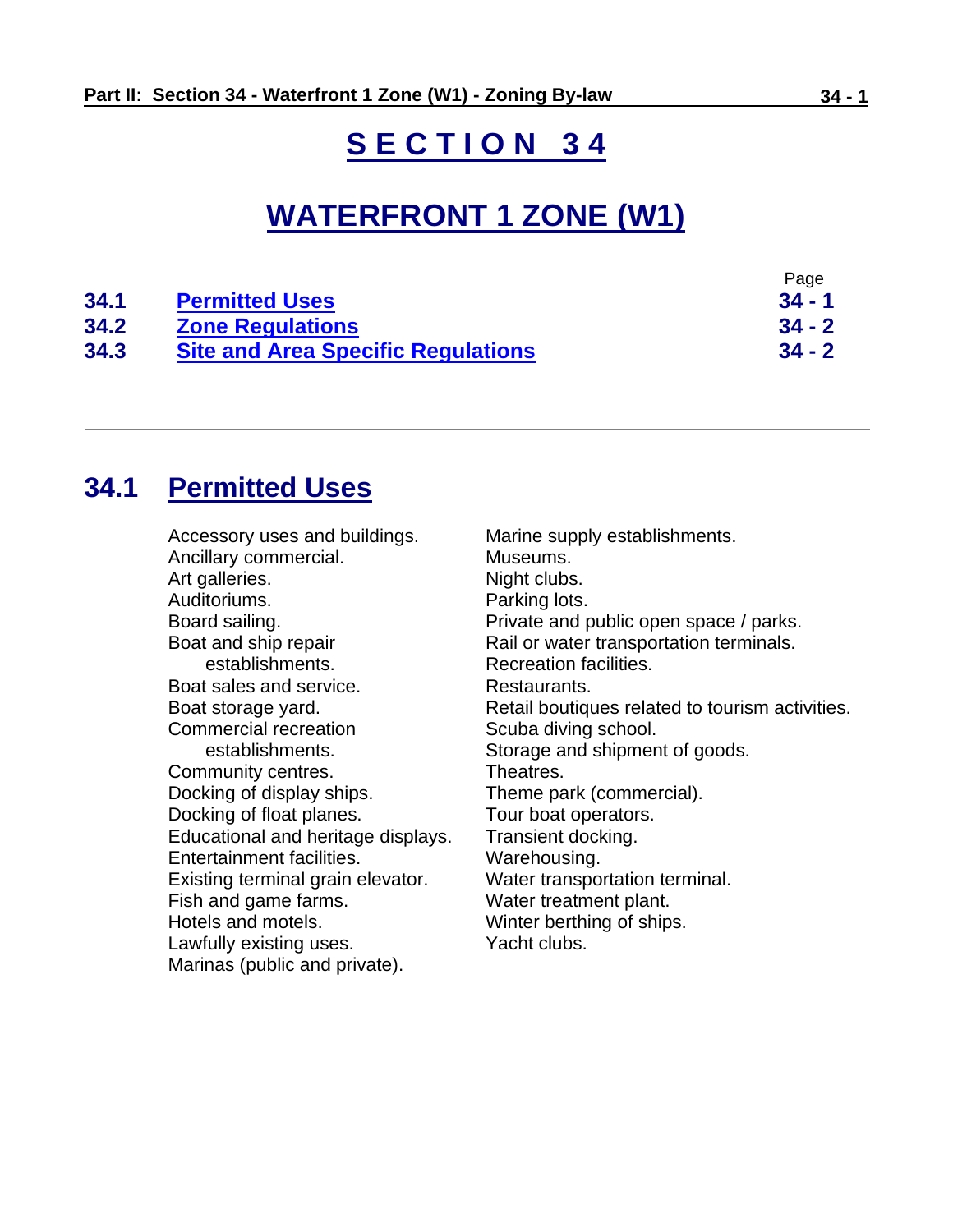# <span id="page-1-0"></span>**34.2 Zone Regulations**

## **34.2.1 All Uses Except a Yacht Club, Marina and Water Treatment Plant**

| (1) | Yard Depths:  | (minimum) | no building erected after the<br>passing of this By-law shall be<br>erected closer than 7.5m to a<br>municipal street line |
|-----|---------------|-----------|----------------------------------------------------------------------------------------------------------------------------|
| (2) | Height:       | (maximum) | <b>6m</b> for buildings fronting on<br>Harbour Road or Seaway Road,<br>10m in all other cases                              |
| (3) | Open Storage: |           | not permitted in a yard abutting a<br>municipal street                                                                     |

## **34.2.2 Yacht Club, Marina and Water Treatment Plant**

| (1) | Front Yard Depth:                | (minimum) | 7.5 <sub>m</sub> |
|-----|----------------------------------|-----------|------------------|
| (2) | Side Yard Widths:                | (minimum) | 6m               |
| (3) | Lot Coverage:                    | (minimum) | 35%              |
| (4) | Height:                          | (maximum) | <b>10m</b>       |
| (5) | Landscaped Open Space: (minimum) |           | 30%              |

# <span id="page-1-1"></span>**34.3 Site and Area Specific Regulations**

**The following site and area specific zones shall be subject to the preceding permitted uses and zone regulations except where those permitted uses and regulations are varied by the provisions of these site and area specific zones**.

|             | Page     |        | Page      |
|-------------|----------|--------|-----------|
| $W1-1$      | $34 - 3$ | $W1-3$ | $.34 - 4$ |
| <b>W1-2</b> | $34 - 3$ | $W1-5$ | $34 - 5$  |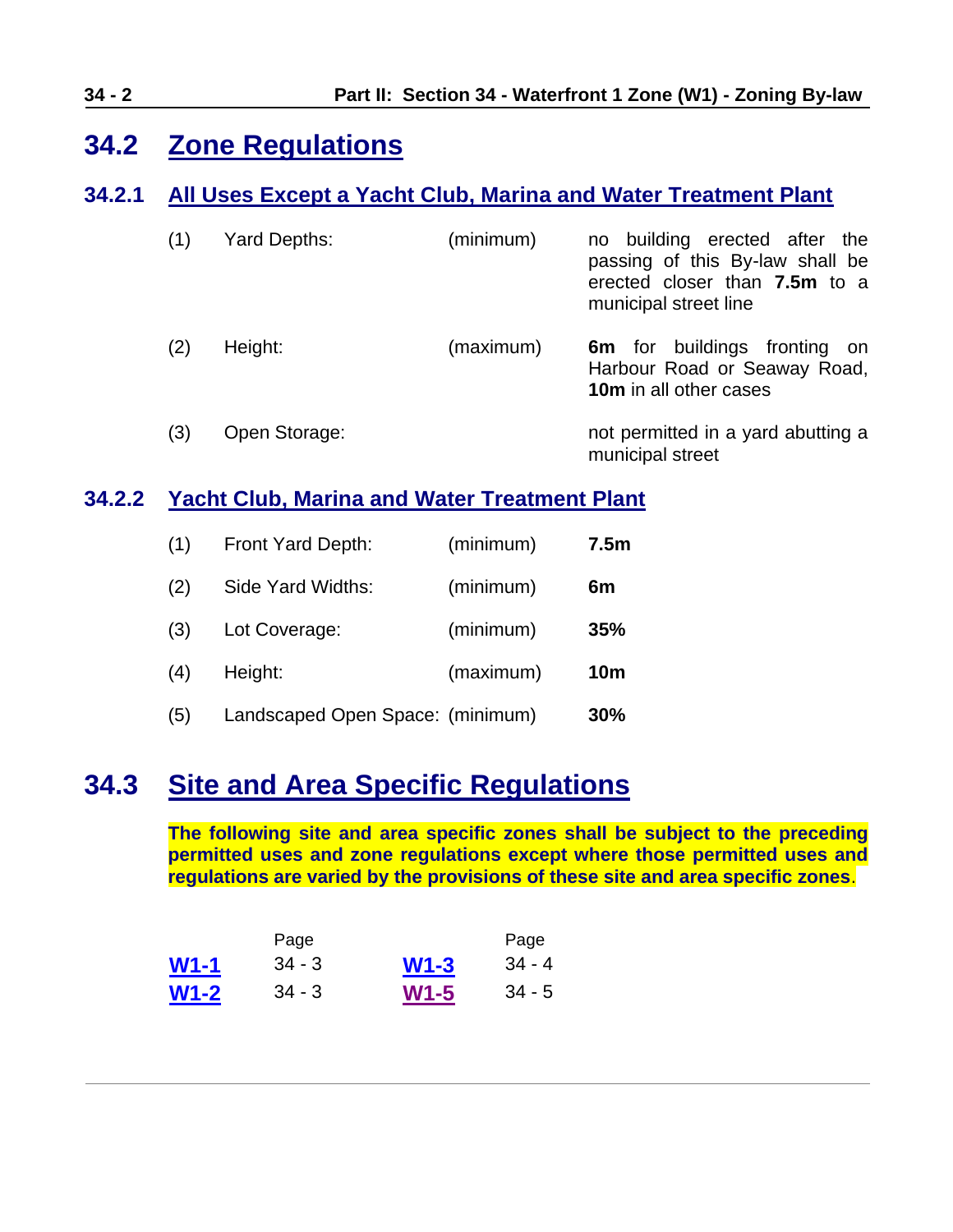## <span id="page-2-0"></span>**34.3.1 W1-1** (See Zoning Map Part 37)

#### **34.3.1.1 Permitted Uses**

- (1) An animal shelter and humane learning centre may be permitted.
- (2) Those uses permitted in [Section 34.1.](#page-0-0)

#### **34.3.1.2 Site Zone Regulations - Animal Shelter and Humane Centre**

| (1)<br>(2)               | Front Yard Depth:<br>Side Yard Widths:                                      | (minimum)<br>(minimum)              | 24.5m<br>west side - 9m<br>east side - 16.5m                                          |
|--------------------------|-----------------------------------------------------------------------------|-------------------------------------|---------------------------------------------------------------------------------------|
| (3)<br>(4)<br>(5)<br>(6) | Rear Yard Depth:<br>Height:<br>Landscaped Open Space: (minimum)<br>Parking: | (minimum)<br>(maximum)<br>(minimum) | 9m<br>6m<br>55%<br>1/30m <sup>2</sup> of useable floor area plus 1<br>space for a bus |
| (7)                      | <b>Outdoor Runs:</b>                                                        | (maximum)                           | not permitted                                                                         |

# <span id="page-2-1"></span>**34.3.2 W1-2** (See Zoning Map Part 37)

#### **34.3.2.1 Permitted Uses**

- (1) Medical centres/clinics.
- (2) Night clubs.
- (3) Offices.
- (4) Personal service shops.
- (5) Retail establishments.
- (6) Social or service clubs.
- (7) Those uses permitted in **Section 34.1**.

#### **34.3.2.2 Site Zone Regulations**

| (1)<br>(2)<br>(3)        | Lot Frontage:<br>Front Yard Depth:<br>Side Yard Widths:                          | (minimum)<br>(minimum)<br>(minimum) | 30 <sub>m</sub><br>6m<br>3m, except that 6m shall be<br>provided from a municipal street |
|--------------------------|----------------------------------------------------------------------------------|-------------------------------------|------------------------------------------------------------------------------------------|
| (4)<br>(5)<br>(6)<br>(7) | Rear Yard Depth:<br>Lot Coverage:<br>Height:<br>Landscaped Open Space: (minimum) | (minimum)<br>(maximum)<br>(maximum) | 7.5 <sub>m</sub><br>50%<br>10 <sub>m</sub><br>15%                                        |
| (8)                      | <b>Landscaped Strips:</b>                                                        | (minimum)                           | not required                                                                             |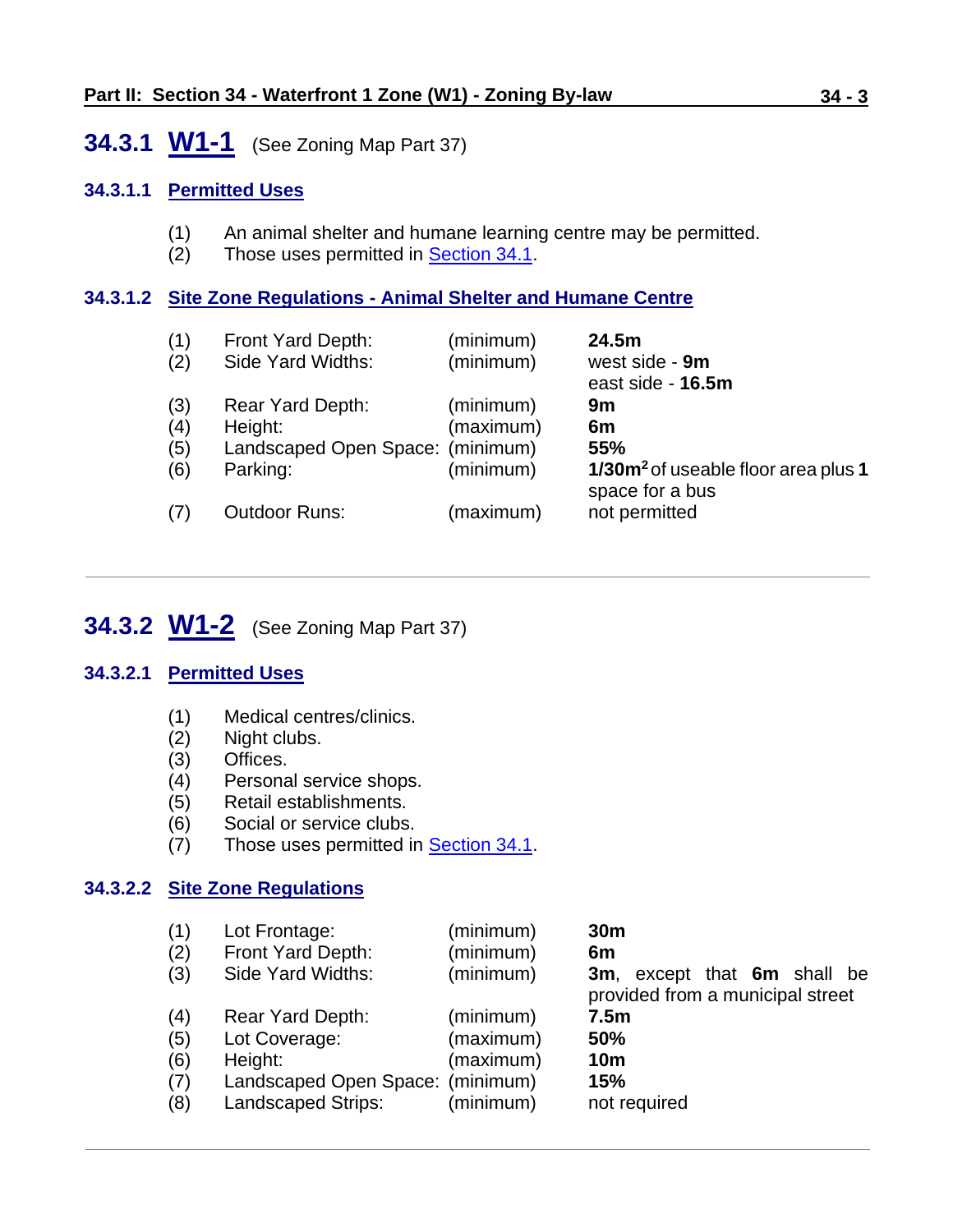# <span id="page-3-0"></span>**34.3.3 W1-3** (See Zoning Map Part 1) *(33/2014)*

### **34.3.3.1 Permitted Uses**

|  | (1) | A marina. |
|--|-----|-----------|
|--|-----|-----------|

(2) Accessory Uses.

#### **34.3.3.2 Site Zone Regulations**

<span id="page-3-1"></span>

| (1)<br>(2)  | Lot Coverage:<br><b>Outdoor Storage:</b>          | (maximum) | 140m <sup>2</sup><br>no outdoor storage of any boats,<br>equipment, hardware, fittings or<br>goods shall be permitted, except<br>that part of the lands<br>on<br>designated by hatch marks on<br>Zoning Map Part 1, which may be<br>used for outdoor storage<br>0f<br>sailboats and their cradles or<br>trailers at any time except during<br>the period from May 16 <sup>th</sup> to<br>September 30 <sup>th</sup> , each year. Areas<br>indicated as low rack storage shall<br>not exceed 0.9m in height. |
|-------------|---------------------------------------------------|-----------|-------------------------------------------------------------------------------------------------------------------------------------------------------------------------------------------------------------------------------------------------------------------------------------------------------------------------------------------------------------------------------------------------------------------------------------------------------------------------------------------------------------|
| (3)<br>(4)  | Roof-Area Verandah:<br>Roadway:                   | (maximum) | 47 <sup> m²</sup><br>the roadway from Sandy Lane                                                                                                                                                                                                                                                                                                                                                                                                                                                            |
| (5)         | Parking Area:                                     |           | shall be surfaced in asphalt.<br>Parking spaces may be maintained                                                                                                                                                                                                                                                                                                                                                                                                                                           |
| (6)         | <b>Parking Spaces:</b>                            |           | as gravel.<br>A maximum of 80 spaces are<br>permitted.                                                                                                                                                                                                                                                                                                                                                                                                                                                      |
| (7)         | <b>Parking Space Dimensions:</b>                  |           | minimum parking<br>A<br>space<br>dimension of 2.75m (stall width)<br>and 2.0m (stall depth) is required.                                                                                                                                                                                                                                                                                                                                                                                                    |
| (8)         | Habitable Space:                                  | (minimum) | No habitable floor space shall<br>extend below 178.4m Canadian<br>Geodetic Datum.                                                                                                                                                                                                                                                                                                                                                                                                                           |
| (9)<br>(10) | <b>Berthing Spaces:</b><br>Landscaped Open Space: | (maximum) | 80<br>minimum of 24% with the<br>A<br>exception of the defined provisions<br>other<br>all<br>applicable<br>above,<br>provisions of By-law 85-2002 shall<br>continue to apply.                                                                                                                                                                                                                                                                                                                               |